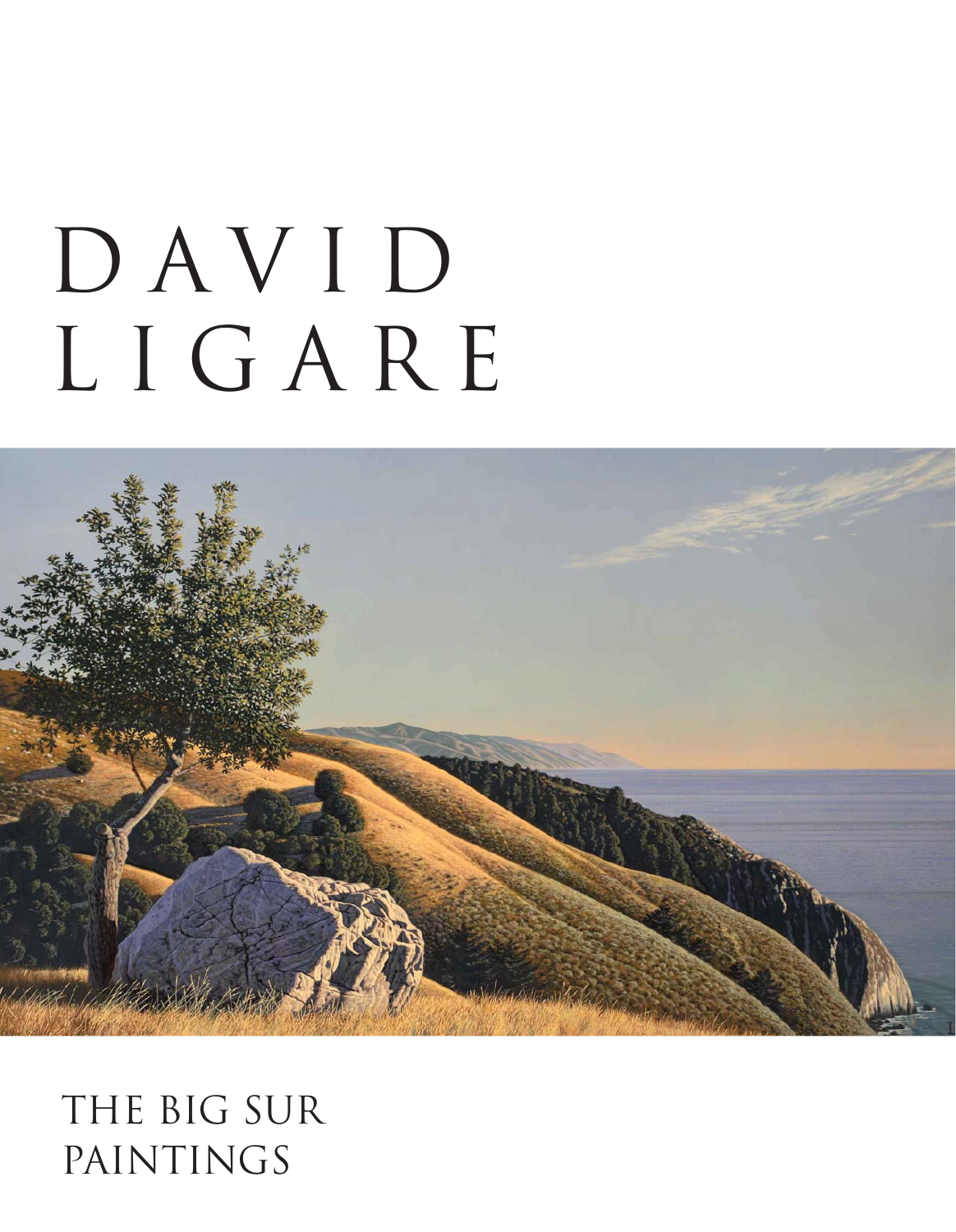#### HISTORICAL RELEVANCE OF DAVID LIGARE'S BIG SUR PAINTINGS

Although many painters have explored and mined the richness of the Monterey Peninsula, far fewer have traveled farther south to find inspiration in the region around Big Sur.

Historically, this had much to do with the remoteness of the area and its lack of easy accessibility. But, once roads made travel there easier, many artists had abandoned landscape painting in favor of abstraction, minimalism, and conceptually based art.

Today, now that so many artists have made a firm return to representational painting, perhaps this magnificent bit of California coast will finally get its due.

Inspired by the writings of John Steinbeck and Robinson Jeffers I moved to Monterey County while in my early twenties. I was fortunate to find a small house on Rancho Santa Margarita in the Big Sur where I was surrounded by the wild beauty that Jeffers had described so profoundly. At the same time I was exhibiting my paintings in New York (a contrast I relished) and I was experimenting, as young artists do, with new styles and concepts.



## THE BIG SUR PAINTINGS BY DAVID LIGARE

Scott A. Shields, Ph.D.

*Associate Director & Chief Curator Crocker Art Museum*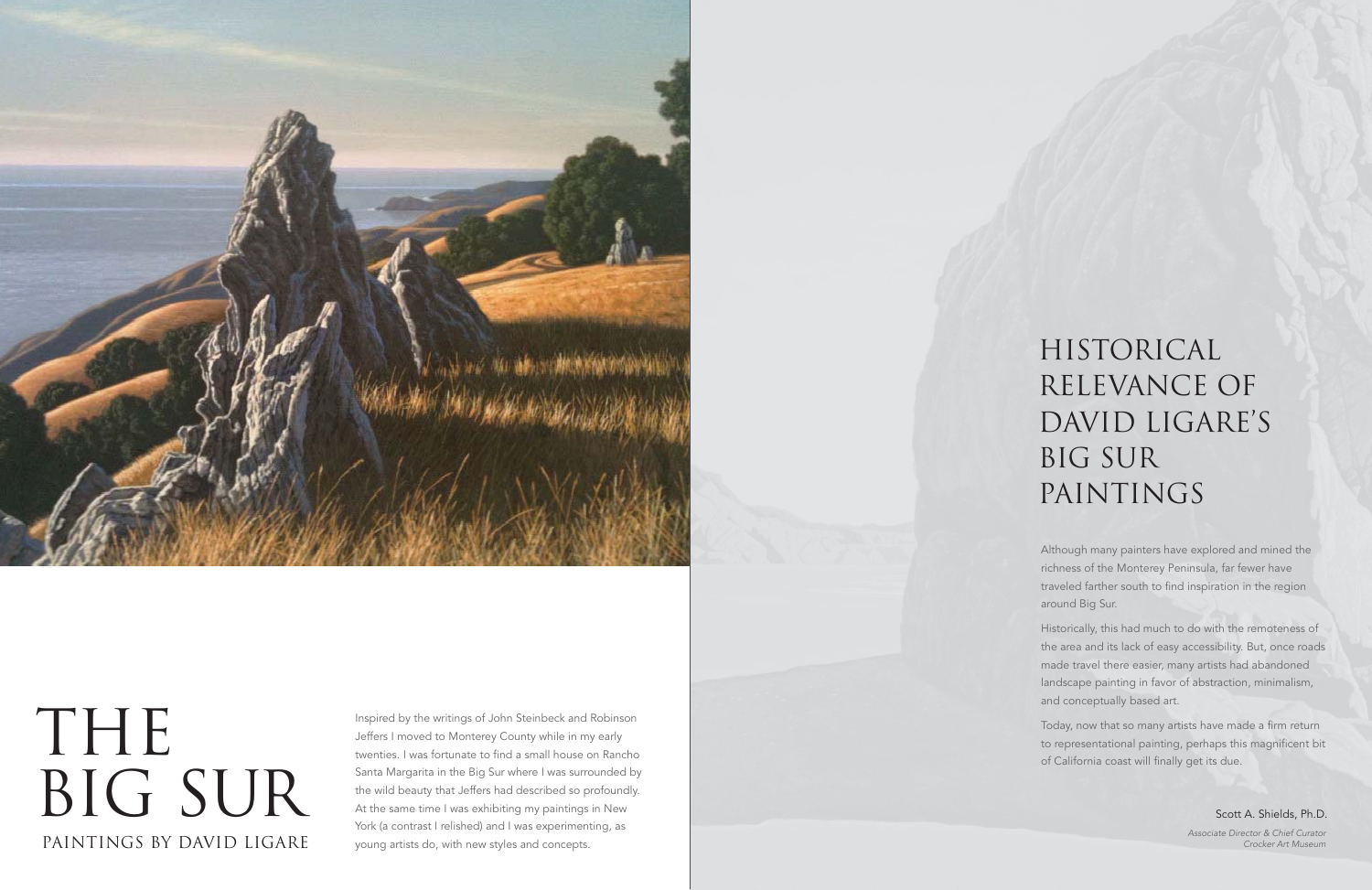Now, more than forty years later, I am again looking at the landscape of Big Sur. Many styles and fashions in art have bloomed and faded in that time but the landscape of the south coast has remained virtually unchanged. There is an immense power and dignity about Big Sur with its broad, golden shoulders set against the cool sweep of the sea. I believe in the value of recognizing the integrity of the thing seen, that is, in representing every element of nature as carefully and reverently as I can. In certain respects this attention to detail and place is reminiscent of the New



Path artists of the mid-nineteenth century or the f64 photographers like Weston, Adams, Cunningham and others. They all turned away from the artful and the "painterly" to embrace the literal. In both cases the artists/ photographers in question approached their subjects with an insistent honesty and deep fidelity to nature.



"THERE IS AN IMMENSE POWER AND DIGNITY ABOUT BIG SUR WITH ITS BROAD, GOLDEN SHOULDERS SET AGAINST THE COOL SWEEP OF THE SEA."

> Finally, there is the light. To see and to present the Big Sur in the intense golden light of the late afternoon is to celebrate the great beauty that burns there. Every hill, copse of trees, ragged stone or spread of sea is bathed, molded and carved by the light. Time stands still and it is that exact timelessness—without the qualifier of human activity or artistic style—that interests me.

Inspired by the writings of John Steinbeck and Robinson Jeffers I moved to Monterey County while in my early twenties. I was fortunate to find a small house on Rancho Santa Margarita in the Big Sur where I was surrounded by the wild beauty that Jeffers had described so profoundly. At the same time I was exhibiting my paintings in New York (a contrast I relished) and I was experimenting, as



### DAVID LIGARE

## THE BIG SUR PAINTINGS BY DAVID LIGARE